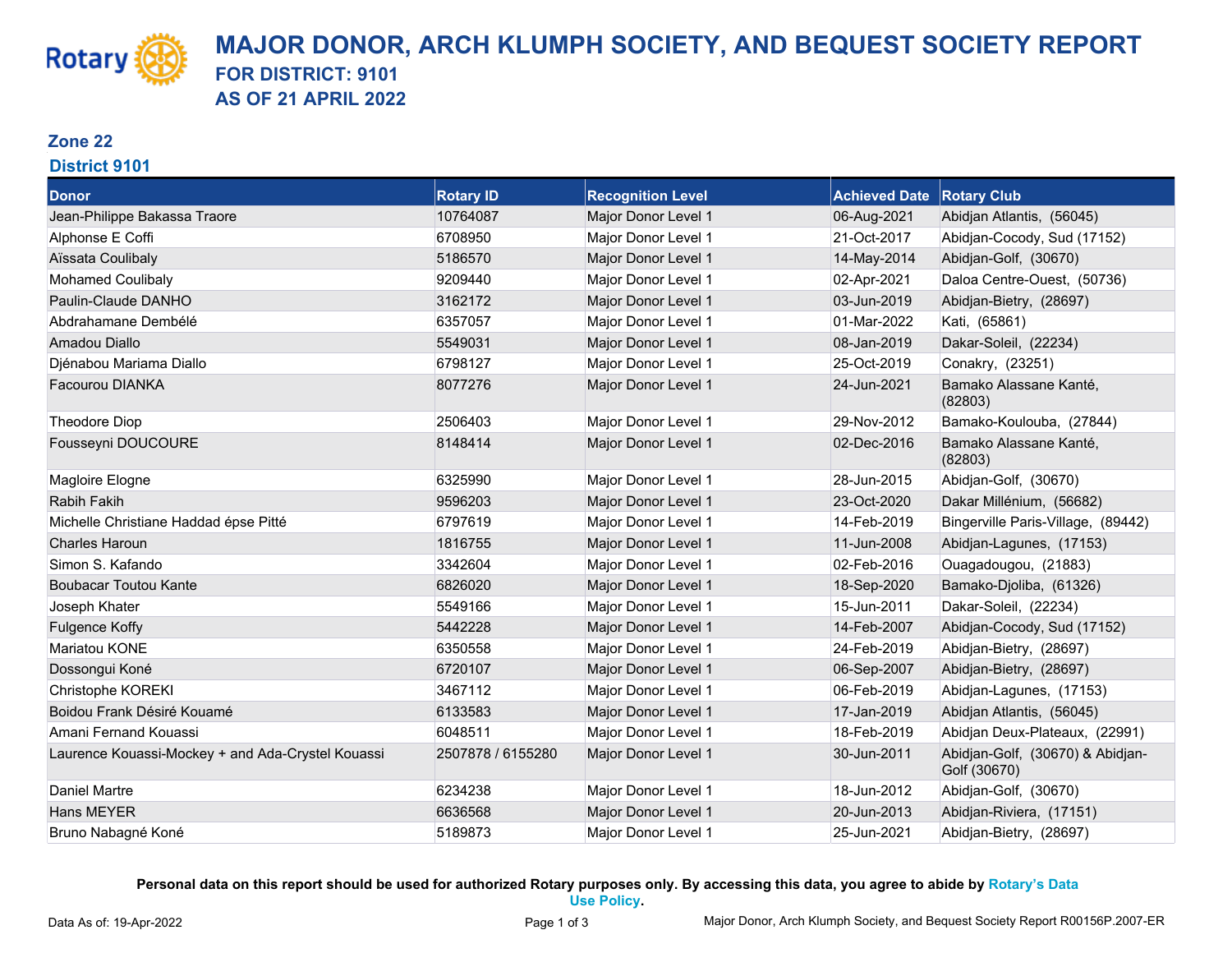### **District 9101**

**Rotary** 

| <b>Donor</b>                                      | <b>Rotary ID</b>  | <b>Recognition Level</b> | <b>Achieved Date Rotary Club</b> |                                     |
|---------------------------------------------------|-------------------|--------------------------|----------------------------------|-------------------------------------|
| Mamadou Hamaye NIANGADO                           | 9771963           | Major Donor Level 1      | 19-Jun-2017                      | Bamako Alassane Kanté,<br>(82803)   |
| Hervé Marie Auguste Nikyèma                       | 5565424           | Major Donor Level 1      | 05-Oct-2015                      | Ouagadougou, (21883)                |
| Hamadoun Ouologuem                                | 5343842           | Major Donor Level 1      | 28-Oct-2015                      | Bamako-Amitié, (53384)              |
| Marie-Irène RICHMOND-AHOUA                        | 1997352           | Major Donor Level 1      | 19-Mar-2012                      | Abidjan-Bietry, (28697)             |
| <b>Constant Antoine Roux</b>                      | 1507578           | Major Donor Level 1      | 03-Jun-2015                      | Abidjan-Lagunes, (17153)            |
| Daouda Sako                                       | 1455403           | Major Donor Level 1      | 07-Apr-2008                      | Bamako Kanu, (65158)                |
| Paulin Marcellin Salambéré                        | 5306275           | Major Donor Level 1      | 17-Jan-2012                      | Ouagadougou-Arc en Ciel,<br>(52208) |
| Abdoulaye Sanogo                                  | 6422115           | Major Donor Level 1      | 16-Feb-2019                      | Abidjan-Golf, (30670)               |
| Ibrahima dit Zié Sanogo +                         | 2500052           | Major Donor Level 1      | 31-Jul-2007                      | Abidjan-Lagunes, (17153)            |
| Giovanni Scanzi +                                 | 2500046           | Major Donor Level 1      | 11-Mar-2009                      | Abidjan, Sud (17150)                |
| Aboubakar Sidikou +                               | 5219850           | Major Donor Level 1      | 08-Jan-2013                      | Ouagadougou-Savane, (51529)         |
| <b>Thomas Some</b>                                | 5287965           | Major Donor Level 1      | 01-Jun-2019                      | Ouagadougou, (21883)                |
| Eduardo Suarez-Socorro                            | 5217650           | Major Donor Level 1      | 15-Mar-2004                      | Dakar, Cap-Vert (17163)             |
| Guy-Marcel Wonja Kwin Kouo                        | 7012344           | Major Donor Level 1      | 20-Feb-2020                      | Abidjan Atlantis, (56045)           |
| Adonis Abboud                                     | 2482857           | Major Donor Level 2      | 24-Dec-2019                      | Freetown-Sunset, (85794)            |
| Sunny O. Akuopha                                  | 6214867           | Major Donor Level 2      | 24-Nov-2014                      | Bamako Ouest, (83887)               |
| Achabi Akouavi Cathy Attiogbé                     | 6734501           | Major Donor Level 2      | 08-Aug-2021                      | Abidjan Horizon, (223449)           |
| Alain Yacouba Bambara + and Mariam Bambara-Traore | 1962537 / 4765370 | Major Donor Level 2      | 25-Aug-2006                      | Abidjan, Sud (17150)                |
| Joseph Batio Bassolé                              | 2366785           | Major Donor Level 2      | 01-Jun-2017                      | Ouagadougou, (21883)                |
| Victoria J. Cooper                                | 5250515           | Major Donor Level 2      | 06-May-2021                      | Monrovia, (54152)                   |
| Christopher J. Forster                            | 2150935           | Major Donor Level 2      | 11-Mar-2022                      | Freetown, (17166)                   |
| Laurent Gbagbo                                    | 5949652           | Major Donor Level 2      | 21-May-2007                      | Abidjan-Bietry, (28697)             |
| Dramane Konate                                    | 5652696           | Major Donor Level 2      | 16-Aug-2018                      | Abidjan Deux-Plateaux, (22991)      |
| Oumar A. Niangadou                                | 6214866           | Major Donor Level 2      | 08-Mar-2016                      | Bamako-Amitié, (53384)              |
| Yahya AJJ Jammeh                                  | 5368777           | Major Donor Level 3      | 24-Mar-2009                      | Fajara, (54177)                     |
| Abou-Bakar Ouattara                               | 6629525           | Major Donor Level 3      | 13-Jul-2020                      | Abidjan Atlantis, (56045)           |

**Personal data on this report should be used for authorized Rotary purposes only. By accessing this data, you agree to abide by [Rotary's Data](https://my.rotary.org/en/personal-data-use-policy)**

**[Use Policy.](https://my.rotary.org/en/personal-data-use-policy)**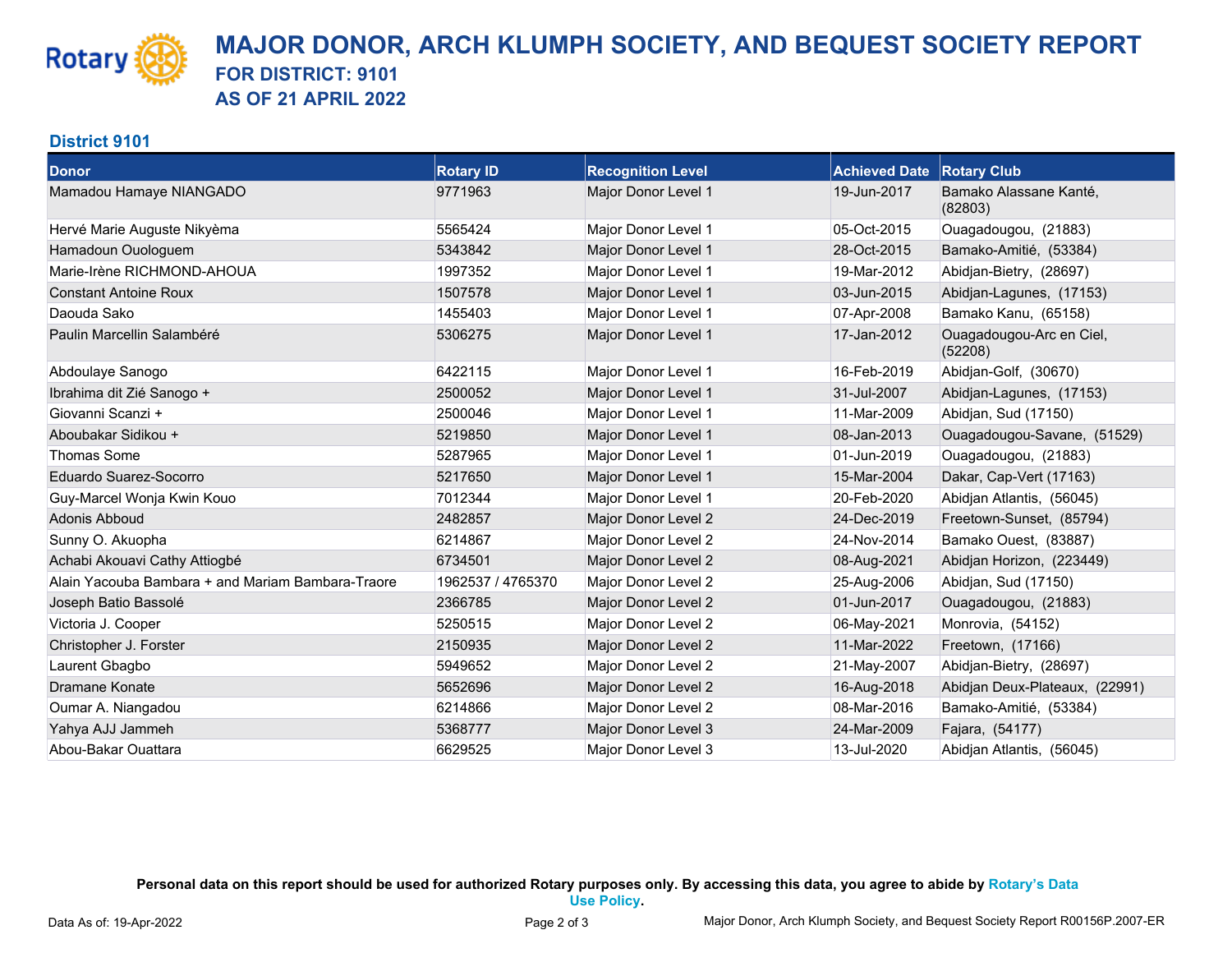## **Recognition Totals**

| <b>District</b> | <b>Recognition Type</b> | <b>Count of</b><br><b>Donors</b> |    |
|-----------------|-------------------------|----------------------------------|----|
| 9101            | Major Donor/AKS         |                                  | 54 |

Anonymous donors and recognition levels are excluded. '+' indicates deceased donor or couple.

| Major Donors are individuals, non-Rotary affiliated foundations, and corporations whose personal cumulative donations to the Rotary Foundation reach<br><b>Major Donor/Arch</b><br>US\$10,000 or more. Contributions from spouses are often combined, upon request. Those whose cumulative donations are US\$250,000 or more are<br><b>Klumph Society</b><br>recognized as Arch Klumph Society members (AKS). Spouses who give jointly as a couple are counted as a single Major Donor/AKS Member on this<br>report. If the spouses are in two different clubs, they will be counted as one on each club's report. |                                                                                                                                                                                                                                                                                                                                                                                                                                                                                                                                                                      |  |  |  |  |  |  |  |  |
|--------------------------------------------------------------------------------------------------------------------------------------------------------------------------------------------------------------------------------------------------------------------------------------------------------------------------------------------------------------------------------------------------------------------------------------------------------------------------------------------------------------------------------------------------------------------------------------------------------------------|----------------------------------------------------------------------------------------------------------------------------------------------------------------------------------------------------------------------------------------------------------------------------------------------------------------------------------------------------------------------------------------------------------------------------------------------------------------------------------------------------------------------------------------------------------------------|--|--|--|--|--|--|--|--|
|                                                                                                                                                                                                                                                                                                                                                                                                                                                                                                                                                                                                                    | Arch Klumph Society recognition levels are defined as follows: Level One (Trustees Circle) - US\$250,000 to \$499,999; Level Two (Chair's Circle) - US\$500,000 to \$999,999;<br>Level Three (Foundation Circle) - US\$1 million to US\$2,499,999; Level Four (Platinum Trustees Circle) - US\$2.5 million to US\$4,999,999; Level Five<br>(Platinum Chair's Circle) - US\$5 million to US\$9,999,999; Level Six (Platinum Foundation Circle) - \$10 million and above                                                                                               |  |  |  |  |  |  |  |  |
|                                                                                                                                                                                                                                                                                                                                                                                                                                                                                                                                                                                                                    | Major Donor recognition levels are defined as follows: Level One - US\$10,000 to \$24,999; Level Two - US\$25,000 to \$49,999; Level Three - US\$50,000 to \$99,999;<br>Level Four - US\$100,000 to \$249,999                                                                                                                                                                                                                                                                                                                                                        |  |  |  |  |  |  |  |  |
| <b>Bequest Society/</b><br><b>Legacy Society</b>                                                                                                                                                                                                                                                                                                                                                                                                                                                                                                                                                                   | Individuals who commit US\$10,000 or more to the Rotary Foundation Endowment, via estate plans, are recognized as Bequest Society Members.<br>Bequests from spouses are often combined, upon request. Those who commit US\$1,000,000 or more to the Rotary Foundation Endowment, via estate<br>plans, are recognized as Legacy Society Members. Donors who commit jointly as a couple are counted as a single Bequest Society/Legacy Society<br>member on this report. If the spouses are in two different clubs, they will be counted as one on each club's report. |  |  |  |  |  |  |  |  |
|                                                                                                                                                                                                                                                                                                                                                                                                                                                                                                                                                                                                                    | Legacy Society recognition levels are defined as follows: Level I - US\$1 million to US\$2,499,999; Level II - US\$2.5 million to US\$4,999,999; Level III - US\$5 million to US<br>\$9.999.999: Level IV - \$10 million and above                                                                                                                                                                                                                                                                                                                                   |  |  |  |  |  |  |  |  |
|                                                                                                                                                                                                                                                                                                                                                                                                                                                                                                                                                                                                                    | Bequest Society recognition levels are defined as follows: Level One - US\$10,000 to \$24,999; Level Two - US\$25,000 to \$49,999; Level Three - US\$50,000 to \$99,999;<br>Level Four - US\$100,000 to \$249,999; Level Five - US\$250,000 to \$499,999; Level Six - US\$500,000 to \$999,999                                                                                                                                                                                                                                                                       |  |  |  |  |  |  |  |  |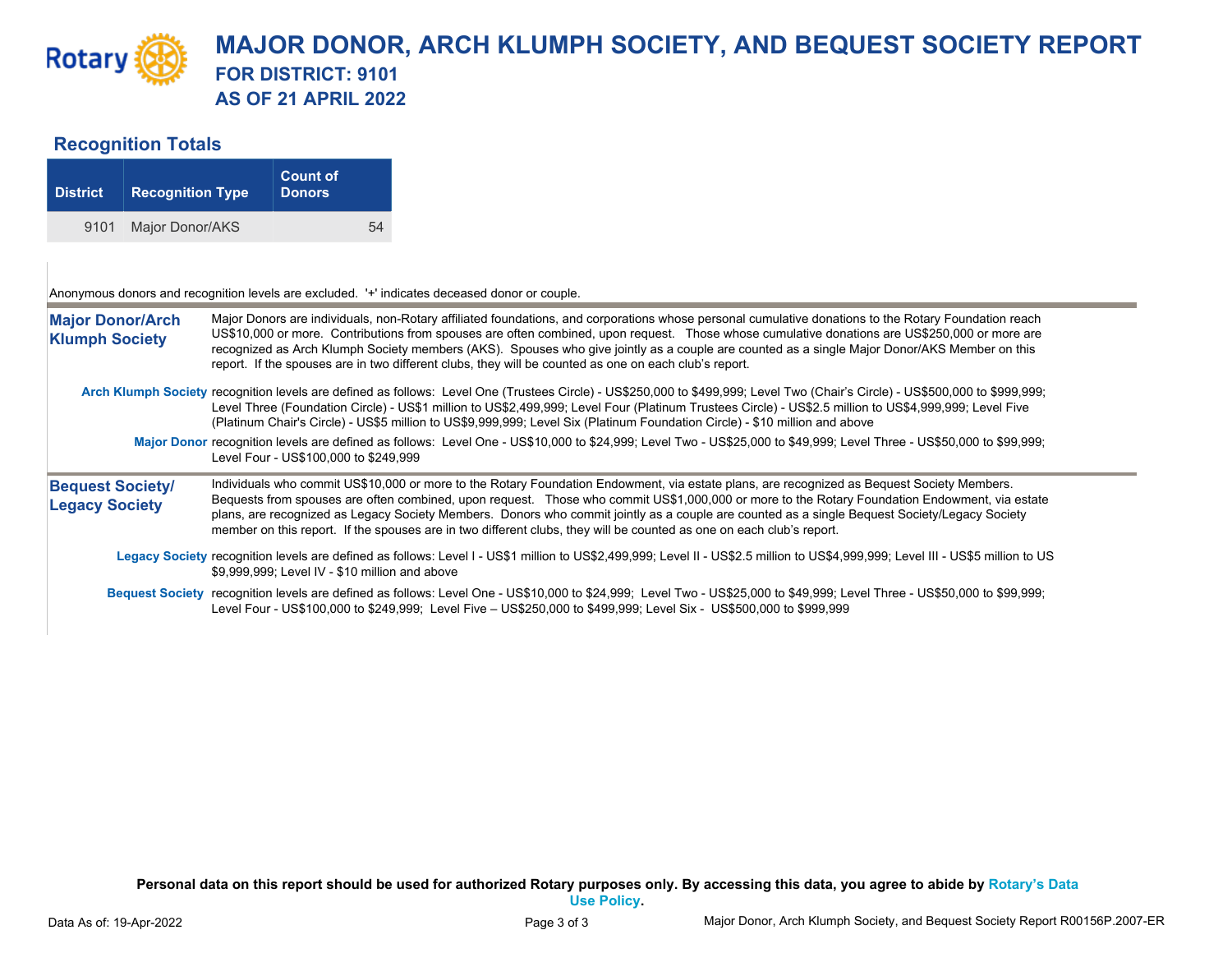|             |                        |          | Primary                   |                                       |                                                 |                   |                          |                                |
|-------------|------------------------|----------|---------------------------|---------------------------------------|-------------------------------------------------|-------------------|--------------------------|--------------------------------|
| <b>Zone</b> | <b>Zone</b><br>Section | District | Donor<br><b>Rotary ID</b> |                                       | Donor Name - Local Language                     | <b>Rotary ID</b>  | <b>Recognition Level</b> | <b>Achieved</b><br><b>Date</b> |
| 22          |                        | 9101     | 10764087                  | <b>Bakassa Traore</b>                 | Jean-Philippe Bakassa Traore                    | 10764087          | Major Donor Level 1      | 06-Aug-2                       |
| 22          |                        | 9101     | 6708950                   | lffi                                  | Alphonse                                        | 6708950           | Major Donor Level 1      | 21-Oct-20                      |
| 22          |                        | 9101     | 5186570                   | aly                                   | Aïssata Coulibaly                               | 5186570           | Major Donor Level 1      | 14-May-2                       |
| 22          |                        | 9101     | 9209440                   | libaly                                | Mohamed Coulibaly                               | 9209440           | Major Donor Level 1      | 02-Apr-20                      |
| 22          |                        | 9101     | 3162172                   | <b>DANHO</b>                          | Paulin-Claude DANHO                             | 3162172           | Major Donor Level 1      | 03-Jun-20                      |
| 22          |                        | 9101     | 6357057                   | Dembélé                               | Abdrahamane DEMBELE                             | 6357057           | Major Donor Level 1      | 01-Mar-2                       |
| 22          |                        | 9101     | 5549031                   |                                       | Amadou Diallo                                   | 5549031           | Major Donor Level 1      | 08-Jan-20                      |
| 22          |                        | 9101     | 6798127                   | ama Diallo                            | Zenab DIALLO                                    | 6798127           | Major Donor Level 1      | 25-Oct-20                      |
| 22          |                        | 9101     | 8077276                   | <b>JKA</b>                            | <b>Facourou DIANKA</b>                          | 8077276           | Major Donor Level 1      | 24-Jun-20                      |
| 22          |                        | 9101     | 2506403                   |                                       | Théo                                            | 2506403           | Major Donor Level 1      | 29-Nov-2                       |
| 22          |                        | 9101     | 8148414                   | <b>JCOURE</b>                         | Fousseyni DOUCOURE                              | 8148414           | Major Donor Level 1      | 02-Dec-2                       |
| 22          |                        | 9101     | 6325990                   | ie                                    | Magloire                                        | 6325990           | Major Donor Level 1      | 28-Jun-20                      |
| 22          |                        | 9101     | 9596203                   |                                       | Rabih                                           | 9596203           | Major Donor Level 1      | 23-Oct-20                      |
| 22          |                        | 9101     | 6797619                   | iane Haddad épse Pitté                | Michelle Christiane Haddad épse Pitté           | 6797619           | Major Donor Level 1      | 14-Feb-2                       |
| 22          |                        | 9101     | 1816755                   | n                                     | <b>Charles Haroun</b>                           | 1816755           | Major Donor Level 1      | 11-Jun-20                      |
| 22          |                        | 9101     | 3342604                   | ndo                                   | Simon S. Kafando                                | 3342604           | Major Donor Level 1      | 02-Feb-2                       |
| 22          |                        | 9101     | 6826020                   | ou Kante                              | <b>Boubacar Toutou Kante</b>                    | 6826020           | Major Donor Level 1      | 18-Sep-2                       |
| 22          |                        | 9101     | 5549166                   |                                       | Joseph Khater                                   | 5549166           | Major Donor Level 1      | 15-Jun-20                      |
| 22          |                        | 9101     | 5442228                   |                                       | <b>Fulgence Koffy</b>                           | 5442228           | Major Donor Level 1      | 14-Feb-2                       |
| 22          |                        | 9101     | 6350558                   | Ε                                     | Mariatou KONE                                   | 6350558           | Major Donor Level 1      | 24-Feb-2                       |
| 22          |                        | 9101     | 6720107                   | ıé                                    | Dossongui Koné                                  | 6720107           | Major Donor Level 1      | 06-Sep-2                       |
| 22          |                        | 9101     | 3467112                   | <b>REKI</b>                           | Christophe KOREKI                               | 3467112           | Major Donor Level 1      | 06-Feb-2                       |
| 22          |                        | 9101     | 6133583                   | Désiré Kouamé                         | <b>FRANK</b>                                    | 6133583           | Major Donor Level 1      | 17-Jan-20                      |
| 22          |                        | 9101     | 6048511                   | I Kouassi                             | Amani Fernand Kouassi                           | 6048511           | Major Donor Level 1      | 18-Feb-2                       |
| 22          |                        | 9101     | 2507878                   | assi-Mockey + and Ada-Crystel Kouassi | Laurence Kouassi-Mockey + / Ada-Crystel Kouassi | 2507878 / 6155280 | Major Donor Level 1      | 30-Jun-20                      |
| 22          |                        | 9101     | 6234238                   |                                       | Daniel Martre                                   | 6234238           | Major Donor Level 1      | 18-Jun-20                      |
| 22          |                        | 9101     | 6636568                   |                                       | Hans                                            | 6636568           | Major Donor Level 1      | 20-Jun-20                      |
| 22          |                        | 9101     | 5189873                   | é Koné                                | Bruno Nabagné Koné                              | 5189873           | Major Donor Level 1      | 25-Jun-20                      |
| 22          |                        | 9101     | 9771963                   | haye NIANGADO                         | Mamadou Hamaye NIANGADO                         | 9771963           | Major Donor Level 1      | 19-Jun-20                      |
| 22          |                        | 9101     | 5565424                   | uguste Nikyèma                        | Hervé Marie Auguste Nikyèma                     | 5565424           | Major Donor Level 1      | 05-Oct-20                      |
| 22          |                        | 9101     | 5343842                   | ologuem                               | Hamadoun Ouologuem                              | 5343842           | Major Donor Level 1      | 28-Oct-20                      |
| 22          |                        | 9101     | 1997352                   | CHMOND-AHOUA                          | Marie-Irène RICHMOND-AHOUA                      | 1997352           | Major Donor Level 1      | 19-Mar-2                       |
| 22          |                        | 9101     | 1507578                   | ne Roux                               | <b>Constant Antoine Roux</b>                    | 1507578           | Major Donor Level 1      | 03-Jun-20                      |
| 22          |                        | 9101     | 1455403                   |                                       | Daouda Sako                                     | 1455403           | Major Donor Level 1      | 07-Apr-20                      |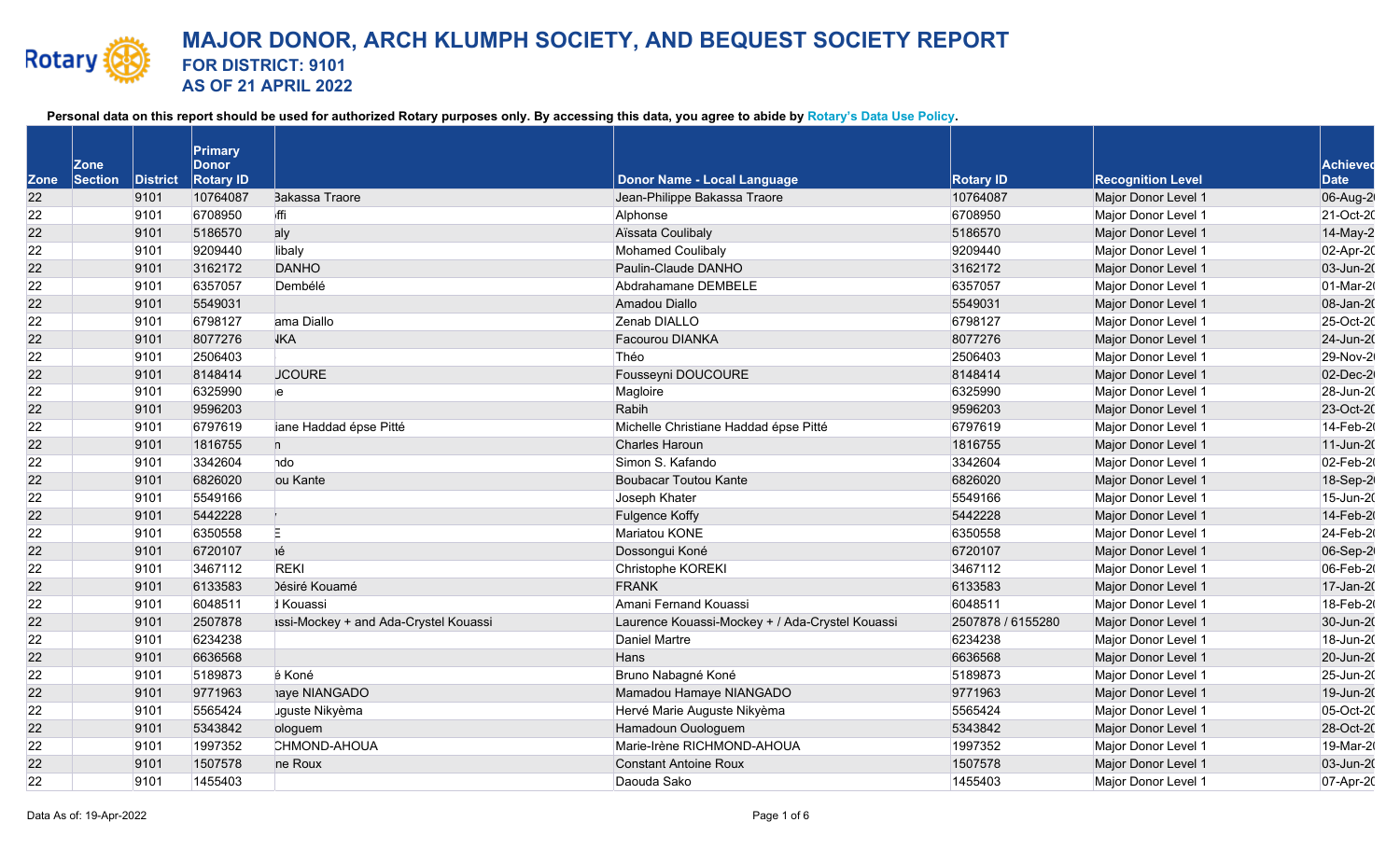|       | <b>Achieved</b><br>in the last<br>$ 90 \text{ days} $ | Original<br>Achieved<br>Date | Level<br><b>Change</b> | <b>Rotary Club</b>                           | Email                       | <b>Related</b><br><b>Donor</b><br><b>Email</b> | <b>Addressee Name</b>                                                              |
|-------|-------------------------------------------------------|------------------------------|------------------------|----------------------------------------------|-----------------------------|------------------------------------------------|------------------------------------------------------------------------------------|
| 021   | No                                                    | 06-Aug-2021                  | No                     | Abidjan Atlantis, (56045)                    | bakassa_traore@yahoo.fr     |                                                | Monsieur Jean-Philippe and Berenice Bakassa Traore                                 |
| 117   | No                                                    | 21-Oct-2017                  | No                     | Abidjan-Cocody, Sud (17152)                  | alphonsecoffi@yahoo.fr      |                                                | Alphonse E Coffi                                                                   |
| 014   | No                                                    | 14-May-2014                  | N <sub>o</sub>         | Abidjan-Golf, (30670)                        | aisscoul@yahoo.fr           |                                                | Ms. Aïssata Coulibaly                                                              |
| )21   | No                                                    | 02-Apr-2021                  | No                     | Daloa Centre-Ouest, (50736)                  | coulibalymohamed72@yahoo.fr |                                                | Mohamed Coulibaly                                                                  |
| 019   | No                                                    | 03-Jun-2019                  | N <sub>o</sub>         | Abidjan-Bietry, (28697)                      | danhopclaude@yahoo.fr       |                                                | M. Paulin-Claude DANHO and Olga Clarisse Odjele                                    |
| 022   | Yes                                                   | 01-Mar-2022                  | No                     | Kati, (65861)                                | abdoudembele@yahoo.fr       |                                                | Abdrahamane Dembélé                                                                |
| )19   | No                                                    | 08-Jan-2019                  | No                     | Dakar-Soleil, (22234)                        | cabmed.diallo@orange.sn     |                                                | Amadou Diallo                                                                      |
| )19   | No                                                    | 25-Oct-2019                  | No                     | Conakry, (23251)                             | orlane agency@yahoo.fr      |                                                | Djénabou Mariama Diallo                                                            |
| )21   | No                                                    | 24-Jun-2021                  | No                     | Bamako Alassane Kanté, (82803)               | facouroudianka@yahoo.fr     |                                                | Facourou DIANKA and Ajiya Rose Naman                                               |
| 012   | No                                                    | 29-Nov-2012                  | No                     | Bamako-Koulouba, (27844)                     | theodiop@yahoo.fr           |                                                | Ancien Gouverneur du District Theodore Diop and Hortense R. Algiman                |
| 016   | No                                                    | 02-Dec-2016                  | No                     | Bamako Alassane Kanté, (82803)               | fdoucoure@intelec3.com      |                                                | Fousseyni DOUCOURE                                                                 |
| $15$  | No                                                    | 28-Jun-2015                  | No                     | Abidjan-Golf, (30670)                        | magloire.elogne@yahoo.com   |                                                | Magloire Elogne                                                                    |
| )20   | No                                                    | 23-Oct-2020                  | No                     | Dakar Millénium, (56682)                     | rabih.fakih@ymail.com       |                                                | M. Rabih Fakih and Dalal Akhdar Fakih                                              |
| 019   | No                                                    | 14-Feb-2019                  | No                     | Bingerville Paris-Village, (89442)           | apitte@yahoo.fr             |                                                | Mme. Michelle Christiane Haddad épse Pitté                                         |
| 008   | No                                                    | 11-Jun-2008                  | No                     | Abidjan-Lagunes, (17153)                     | polyplastci@yahoo.fr        |                                                | Mr. Charles Haroun                                                                 |
| 016   | No                                                    | 02-Feb-2016                  | No                     | Ouagadougou, (21883)                         | kafsim@yahoo.fr             |                                                | Ancien Gouverneur du District Simon S. Kafando and Mrs. Thérèse Goumbougri Kafando |
| 020   | No                                                    | 18-Sep-2020                  | N <sub>o</sub>         | Bamako-Djoliba, (61326)                      | Kantemali92@yahoo.com       |                                                | <b>Boubacar Toutou Kante</b>                                                       |
| $11$  | No                                                    | 15-Jun-2011                  | No                     | Dakar-Soleil, (22234)                        | josephkhater@hotmail.com    |                                                | Mr. Joseph Khater                                                                  |
| 007   | No                                                    | 14-Feb-2007                  | No                     | Abidjan-Cocody, Sud (17152)                  |                             |                                                | Mr. Fulgence and Marguerite Koffy                                                  |
| 019   | No                                                    | 24-Feb-2019                  | No                     | Abidjan-Bietry, (28697)                      | mariatoukone@yahoo.fr       |                                                | Mme Mariatou KONE                                                                  |
| 007   | No                                                    | 06-Sep-2007                  | N <sub>o</sub>         | Abidjan-Bietry, (28697)                      |                             |                                                | Mr. Dossongui Koné                                                                 |
| 019   | <b>No</b>                                             | 06-Feb-2019                  | No                     | Abidjan-Lagunes, (17153)                     | christophekoreki@yahoo.fr   |                                                | Ancien Gouverneur du District Christophe and Claire KOREKI                         |
| )19   | <b>No</b>                                             | 17-Jan-2019                  | No                     | Abidjan Atlantis, (56045)                    | boidou@yahoo.fr             |                                                | Boidou Frank Désiré Kouamé                                                         |
| 019   | No                                                    | 18-Feb-2019                  | No                     | Abidjan Deux-Plateaux, (22991)               | kfamani@yahoo.fr            |                                                | Amani Fernand Kouassi                                                              |
| 011   | <b>No</b>                                             | 30-Jun-2011                  | No                     | Abidjan-Golf, (30670) & Abidjan-Golf (30670) |                             |                                                | Mrs. Ada-Crystel Kouassi                                                           |
| $12$  | No                                                    | 18-Jun-2012                  | No                     | Abidjan-Golf, (30670)                        | martredaniel@gmail.com      |                                                | Daniel Martre                                                                      |
| $13$  | <b>No</b>                                             | 20-Jun-2013                  | No                     | Abidjan-Riviera, (17151)                     | hans.meyer3000@yahoo.com    |                                                | Mr. Hans MEYER                                                                     |
| )21   | No                                                    | 25-Jun-2021                  | No                     | Abidjan-Bietry, (28697)                      | brunkone@gmail.com          |                                                | Bruno Nabagné Koné                                                                 |
| 017   | No                                                    | 19-Jun-2017                  | N <sub>o</sub>         | Bamako Alassane Kanté, (82803)               | m.niangado@sodima.com.ml    |                                                | Mr Mamadou Hamaye NIANGADO                                                         |
| )15   | <b>No</b>                                             | 05-Oct-2015                  | No                     | Ouagadougou, (21883)                         | hmanikyema@yahoo.fr         |                                                | Hervé Marie Auguste Nikyèma                                                        |
| )15   | <b>No</b>                                             | 28-Oct-2015                  | No                     | Bamako-Amitié, (53384)                       |                             |                                                | Hamadoun Ouologuem                                                                 |
| 012   | No                                                    | 19-Mar-2012                  | No                     | Abidjan-Bietry, (28697)                      | mirarichmond@gmail.com      |                                                | Rotary Coordinator Marie-Irène RICHMOND-AHOUA                                      |
| $015$ | <b>No</b>                                             | 03-Jun-2015                  | No                     | Abidjan-Lagunes, (17153)                     |                             |                                                | Ancien Gouverneur du District Constant Antoine Roux                                |
| 008   | <b>No</b>                                             | 07-Apr-2008                  | <b>No</b>              | Bamako Kanu, (65158)                         | daviddjatou@gmail.com       |                                                | Daouda Sako                                                                        |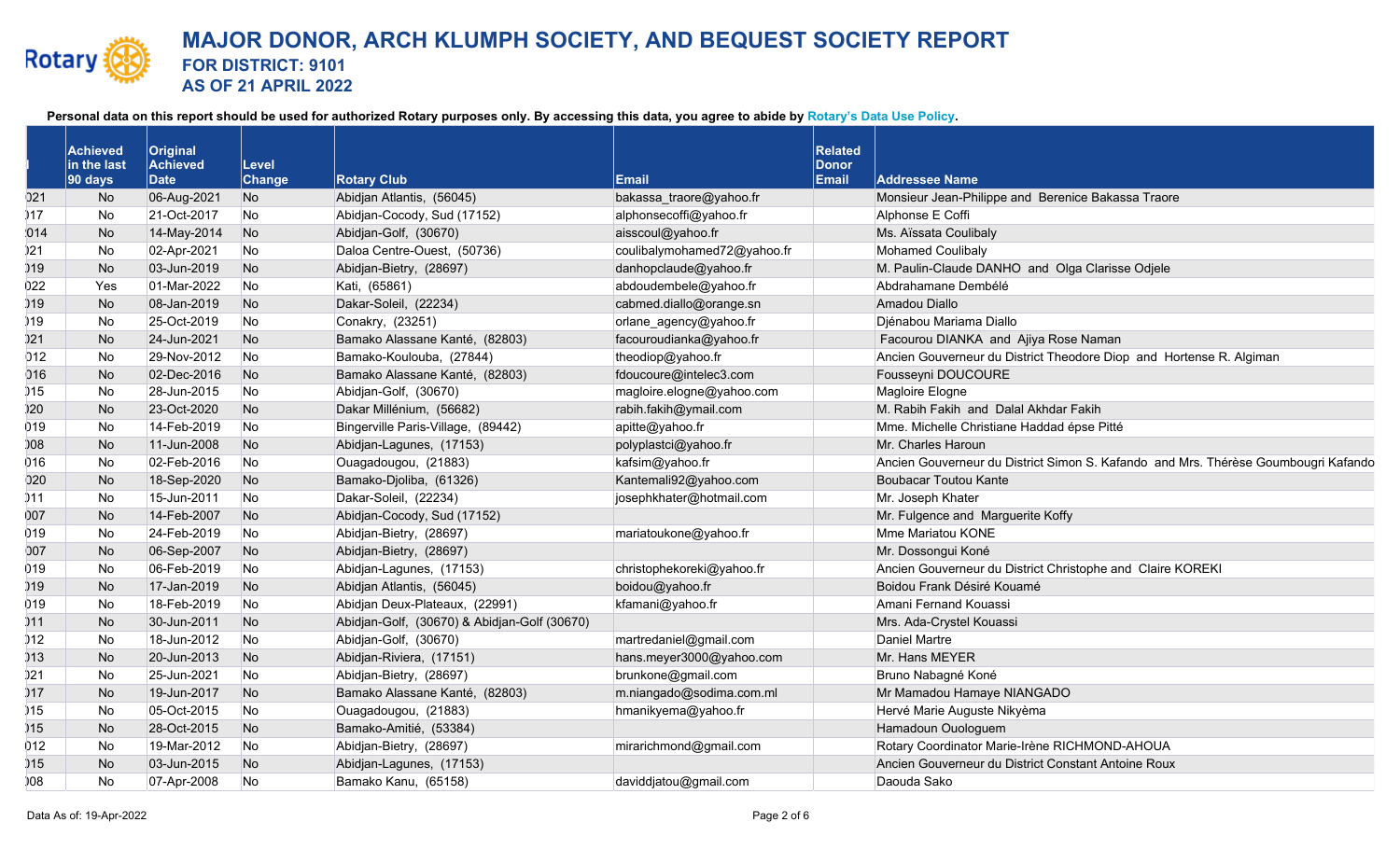|                 | <b>Salutation</b>                                          | <b>Address Line 1</b>     | <b>Address Line</b>             | Address<br>$\vert$ Line 3 | $ $ City       | State-<br><b>Prov</b> | <b>Country</b>      | <b>Postal Code</b> | <b>Address On</b><br>Hold | Preferred<br>Rotary<br>Language |  |
|-----------------|------------------------------------------------------------|---------------------------|---------------------------------|---------------------------|----------------|-----------------------|---------------------|--------------------|---------------------------|---------------------------------|--|
|                 | Rotariens et Amis du Rotary                                | 22 BP 1142                |                                 |                           | Abidjan        |                       | Côte d'Ivoire       |                    |                           | French                          |  |
|                 | Rotariens                                                  | 01 BP 711 Abidjan 01      |                                 |                           | Abidjan        |                       | Côte d'Ivoire       | 01                 |                           | French                          |  |
|                 | Ms. Coulibaly                                              | 25 BP 1599 Abidjan 25     |                                 |                           | Abidjan        |                       | Côte d'Ivoire       |                    |                           | French                          |  |
|                 | Rotariens                                                  | BP 1882 Daloa             |                                 |                           | Daloa          |                       | Côte d'Ivoire       |                    |                           | French                          |  |
|                 | Rotariens et Amis du Rotary                                | 19 BP 75 Abidjan 19       |                                 |                           | Abidjan        |                       | Côte d'Ivoire       |                    |                           | French                          |  |
|                 | Rotariens                                                  | <b>ENERGIE DU MALI SA</b> | BP 69 Square patr République du |                           | Bamako         |                       | Mali                | 69                 |                           | French                          |  |
|                 | Rotariens                                                  | B.P. 15 282               |                                 |                           | Dakar          |                       | Senegal             |                    |                           | French                          |  |
|                 | Rotariens                                                  | Commissariat du 30e       | 1022 Abidjan 01                 |                           | Abidjan        |                       | Côte d'Ivoire       | 1022               |                           | French                          |  |
|                 | Rotariens et Amis du Rotary                                | Route De Farako, BP 137   |                                 |                           | Bamako         |                       | Mali                | 137                |                           | French                          |  |
|                 | Rotariens et Amis du Rotary                                | <b>BP 1399</b>            |                                 |                           | Bamako         |                       | Mali                |                    |                           | French                          |  |
|                 | Rotariens                                                  | <b>B.P. E979</b>          |                                 |                           | Bamako         |                       | Mali                |                    |                           | French                          |  |
|                 | Rotariens                                                  | 06 BP 6249 Abidjan 06     |                                 |                           | Abidjan        |                       | Côte d'Ivoire       | 06 BP 6249 ABID    |                           | French                          |  |
|                 | Rotariens et Amis du Rotary                                | 90, rue Joseph Gomis      |                                 |                           | Dakar          |                       | Senegal             |                    |                           | French                          |  |
|                 | Mme. Haddad épse Pitté                                     | 01 BP 11, 11              |                                 |                           | Abidjan        |                       | Côte d'Ivoire       | 11                 |                           | French                          |  |
|                 | Mr. Haroun                                                 | 01 BP 1454                |                                 |                           | Abidjan 01     |                       | Côte d'Ivoire       |                    |                           | French                          |  |
| <b>/Nikiema</b> | Ancien Gouverneur du District Kafando and Mrs. 01 B.P. 674 |                           |                                 |                           | Ouagadougou 01 |                       | Burkina Faso        |                    |                           | French                          |  |
|                 | Rotariens                                                  | B.P.E. 262                |                                 |                           | Bamako         |                       | Mali                | BPE 262 Bamakc     |                           | French                          |  |
|                 | Mr. Khater                                                 | 84 Fenêtre Mermoz         | <b>BP 2954</b>                  |                           | Dakar          |                       | Senegal             |                    |                           | French                          |  |
|                 | Rotariens et Amis du Rotary                                | 01 BP 1191                |                                 |                           | Abidjan 01     |                       | Côte d'Ivoire       |                    |                           | French                          |  |
|                 | Mme KONE                                                   | 22 BP 535 Abidjan 22      |                                 |                           | Abidjan        |                       | Côte d'Ivoire       |                    |                           | French                          |  |
|                 | Mr. Koné                                                   | RC Abidjan Bietry         |                                 |                           | Abidjan        |                       | Côte d'Ivoire       |                    |                           | French                          |  |
|                 | Rotariens et Amis du Rotary                                | BP 614 CIDEX 03           | Abidjan Riviera                 |                           | Abidjan        |                       | Côte d'Ivoire       |                    |                           | French                          |  |
|                 | Rotariens                                                  | 17 BP 07 ABIDJAN 17       |                                 |                           | Abidjan        |                       | Côte d'Ivoire       |                    |                           | French                          |  |
|                 | Rotariens                                                  | 18 BP 2526 Abidjan 18     |                                 |                           | Abidjan 18     |                       | Côte d'Ivoire       | 225                |                           | French                          |  |
|                 | Mrs. Kouassi                                               | 08 BP 282 Abidjan 08      | 18, rue des Avodir              |                           | Abidjan        |                       | Côte d'Ivoire       |                    |                           | French                          |  |
|                 | Amis du Rotary                                             | 01 BP 8152 Abidjan 01     |                                 |                           | Abidjan        |                       | Côte d'Ivoire       |                    |                           | French                          |  |
|                 | Mr. MEYER                                                  | 01 BP 5852                |                                 |                           | Abidjan 01     |                       | Côte d'Ivoire       |                    |                           | English                         |  |
|                 | Rotariens                                                  | 28 BP 1071                |                                 |                           | Abidjan        |                       | Côte d'Ivoire       | 28 BP 1071         |                           | French                          |  |
|                 | Mr NIANGADO                                                | DARSALAM RUE 608 PORTE 20 |                                 |                           | <b>BAMAKO</b>  |                       | Mali                | E1426              |                           | French                          |  |
|                 | Rotariens                                                  | 01 BP 3018                |                                 |                           | Ouagadougou    |                       | <b>Burkina Faso</b> | 01                 |                           | French                          |  |
|                 | Amis du Rotary                                             | Bakodtikoroni Act 743545  |                                 |                           | Bamako         |                       | Mali                | 697                |                           | French                          |  |
|                 | Rotary Coordinator RICHMOND-AHOUA                          | 06 B.P. 994               |                                 |                           | Abidjan 06     |                       | Côte d'Ivoire       |                    |                           | French                          |  |
|                 | Ancien Gouverneur du District Roux                         | <b>BPV 166</b>            |                                 |                           | Abidjan        |                       | Côte d'Ivoire       |                    |                           | French                          |  |
|                 | Rotariens                                                  | <b>BP E 2025</b>          |                                 |                           | Bamako         |                       | Mali                | 99999              |                           | French                          |  |
|                 |                                                            |                           |                                 |                           |                |                       |                     |                    |                           |                                 |  |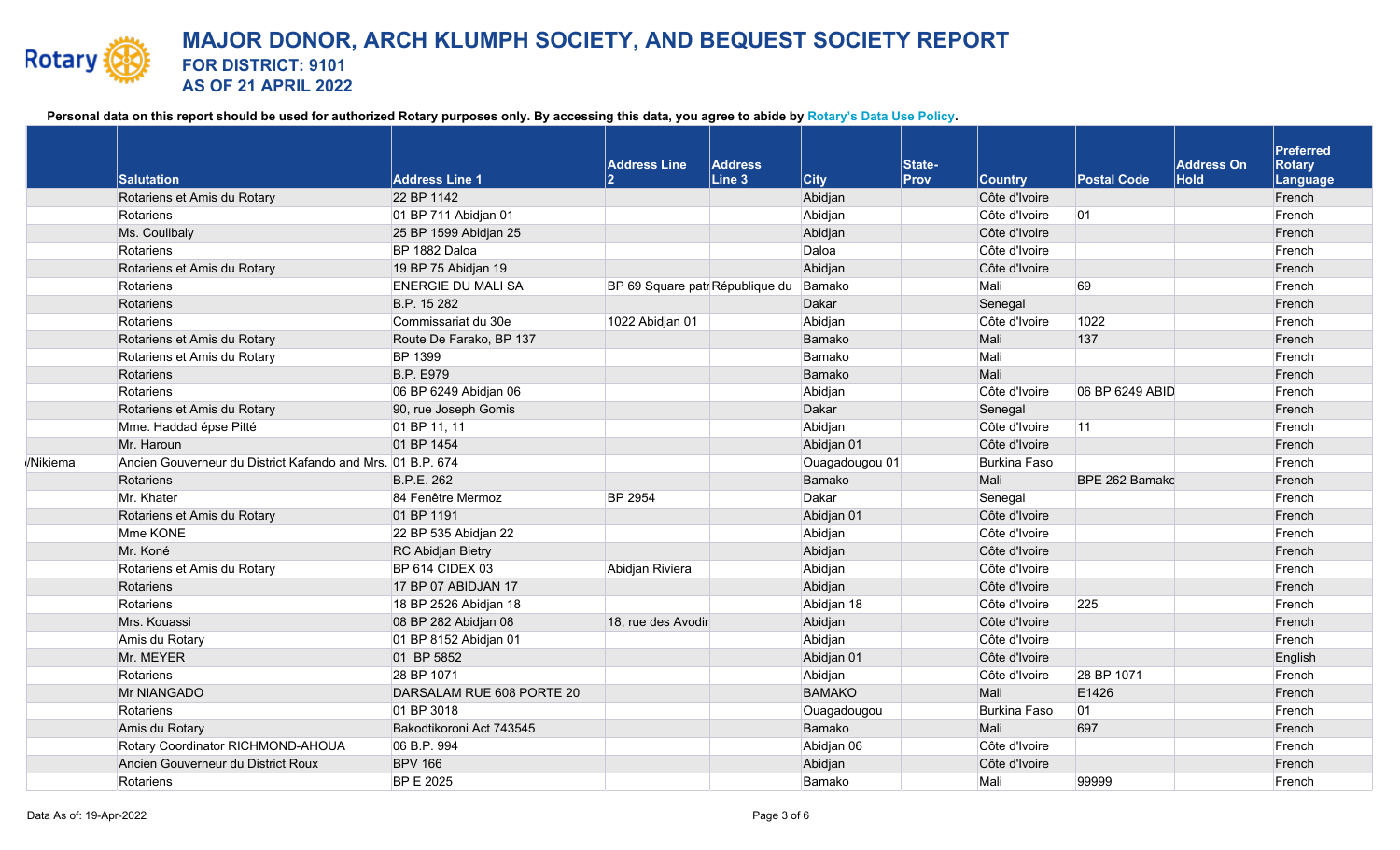|             | <b>Zone</b> |                         | Primary<br><b>Donor</b> |                                     |                                                 |                   |                          | <b>Achieved</b> |
|-------------|-------------|-------------------------|-------------------------|-------------------------------------|-------------------------------------------------|-------------------|--------------------------|-----------------|
| <b>Zone</b> | Section     | $\blacksquare$ District | <b>Rotary ID</b>        |                                     | Donor Name - Local Language                     | <b>Rotary ID</b>  | <b>Recognition Level</b> | Date            |
| 22          |             | 9101                    | 5306275                 | n Salambéré                         | Paulin                                          | 5306275           | Major Donor Level 1      | 17-Jan-20       |
| 22          |             | 9101                    | 6422115                 | 10go                                | Abdoulaye                                       | 6422115           | Major Donor Level 1      | 16-Feb-2        |
| 22          |             | 9101                    | 2500052                 | 5 Sanogo +                          | Ibrahima dit Zié Sanogo +                       | 2500052           | Major Donor Level 1      | 31-Jul-20       |
| 22          |             | 9101                    | 2500046                 | $zi +$                              | Giovanni Scanzi +                               | 2500046           | Major Donor Level 1      | 11-Mar-2        |
| 22          |             | 9101                    | 5219850                 | ikou +                              | Aboubakar Sidikou +                             | 5219850           | Major Donor Level 1      | 08-Jan-20       |
| 22          |             | 9101                    | 5287965                 |                                     | Thomas                                          | 5287965           | Major Donor Level 1      | 01-Jun-20       |
| 22          |             | 9101                    | 5217650                 | :z-Socorro                          | Eduardo Suarez-Socorro                          | 5217650           | Major Donor Level 1      | 15-Mar-2        |
| 22          |             | 9101                    | 7012344                 | bnja Kwin Kouo                      | Guy-Marcel Wonja Kwin Kouo                      | 7012344           | Major Donor Level 1      | 20-Feb-2        |
| 22          |             | 9101                    | 2482857                 |                                     | Adonis                                          | 2482857           | Major Donor Level 2      | 24-Dec-2        |
| 22          |             | 9101                    | 6214867                 | pha                                 | Sunny O. Akuopha                                | 6214867           | Major Donor Level 2      | 24-Nov-2        |
| 22          |             | 9101                    | 6734501                 | <sup>i</sup> Cathy Attiogbé         | Cathy                                           | 6734501           | Major Donor Level 2      | 08-Aug-2        |
| 22          |             | 9101                    | 1962537                 | Bambara + and Mariam Bambara-Traore | Alain Yacouba Bambara + / Mariam Bambara-Traore | 1962537 / 4765370 | Major Donor Level 2      | 25-Aug-2        |
| 22          |             | 9101                    | 2366785                 | <b>Jassolé</b>                      | Joseph Batio Bassolé                            | 2366785           | Major Donor Level 2      | 01-Jun-20       |
| 22          |             | 9101                    | 5250515                 | per                                 | Victoria J. Cooper                              | 5250515           | Major Donor Level 2      | 06-May-2        |
| 22          |             | 9101                    | 2150935                 | Forster                             | Christo                                         | 2150935           | Major Donor Level 2      | 11-Mar-2        |
| 22          |             | 9101                    | 5949652                 | O                                   | Laurent Gbagbo                                  | 5949652           | Major Donor Level 2      | 21-May-2        |
| 22          |             | 9101                    | 5652696                 | ite                                 | Dramane                                         | 5652696           | Major Donor Level 2      | 16-Aug-2        |
| 22          |             | 9101                    | 6214866                 | gadou                               | Oumar A. Niangadou                              | 6214866           | Major Donor Level 2      | 08-Mar-2        |
| 22          |             | 9101                    | 5368777                 | hmeh                                | Yahya AJJ Jammeh                                | 5368777           | Major Donor Level 3      | 24-Mar-2        |
| 22          |             | 9101                    | 6629525                 | Jattara                             | Abou-Bakar                                      | 6629525           | Major Donor Level 3      | 13-Jul-20       |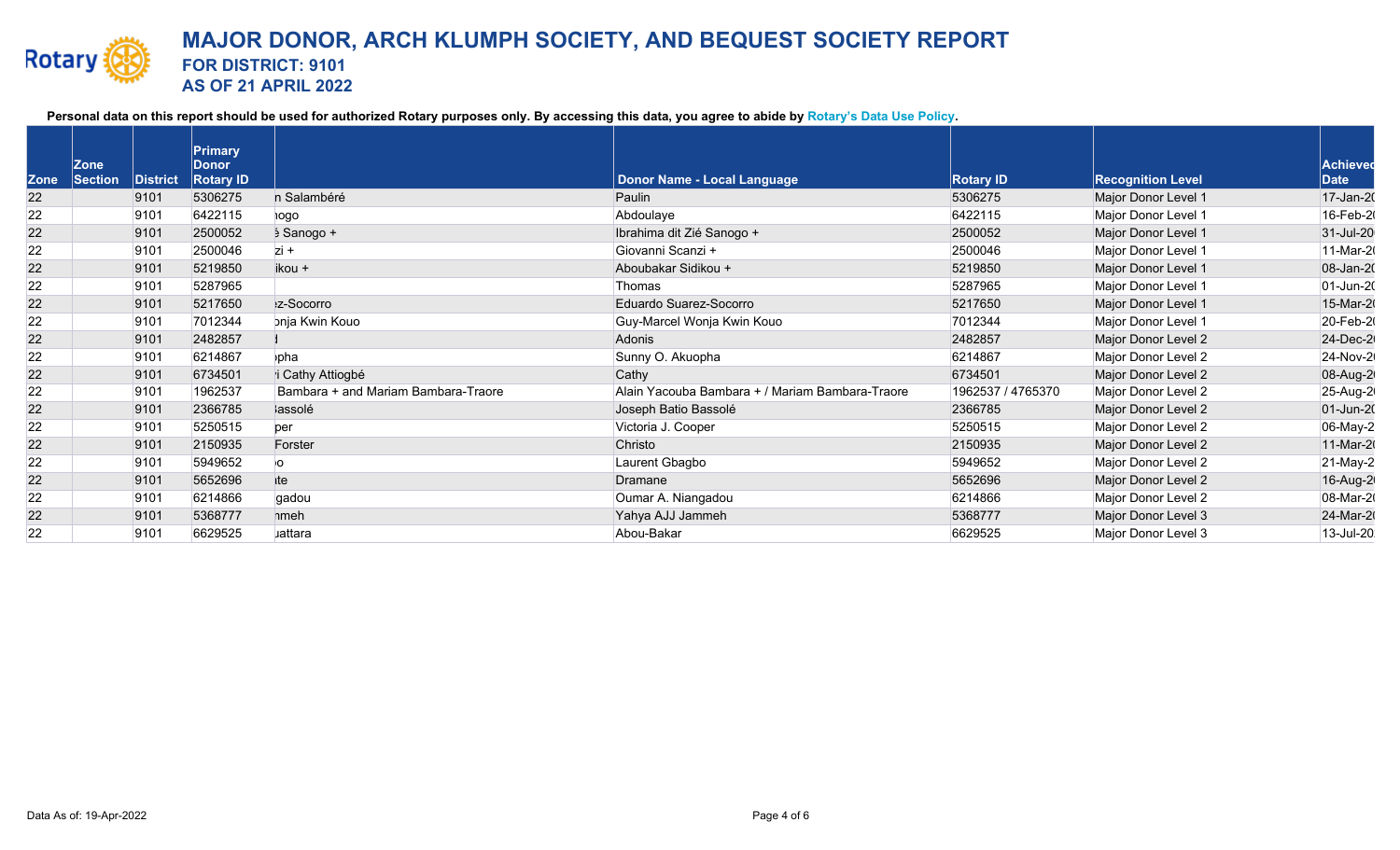|     | <b>Achieved</b><br>in the last | Original<br>Achieved | Level          |                                  |                              | <b>Related</b><br><b>Donor</b> |                                                                               |
|-----|--------------------------------|----------------------|----------------|----------------------------------|------------------------------|--------------------------------|-------------------------------------------------------------------------------|
|     | 90 days                        | Date                 | <b>Change</b>  | <b>Rotary Club</b>               | Email                        | <b>Email</b>                   | <b>Addressee Name</b>                                                         |
| )12 | No.                            | 17-Jan-2012          | <b>No</b>      | Ouagadougou-Arc en Ciel, (52208) | paulin_salambere@yahoo.fr    |                                | Mr. Paulin Marcellin Salambéré and Mrs. Cecile W. Salambere-Guiro             |
| 019 | No.                            | 16-Feb-2019          | N <sub>o</sub> | Abidjan-Golf, (30670)            | asanogob@gmail.com           |                                | Abdoulaye Sanogo and Mariame Konate Epouse Sanogo                             |
| 07  | No                             | 31-Jul-2007          | <b>No</b>      | Abidjan-Lagunes, (17153)         |                              |                                |                                                                               |
| 009 | <b>No</b>                      | 11-Mar-2009          | <b>No</b>      | Abidjan, Sud (17150)             |                              |                                |                                                                               |
| )13 | No.                            | 08-Jan-2013          | <b>No</b>      | Ouagadougou-Savane, (51529)      |                              |                                |                                                                               |
| )19 | <b>No</b>                      | 01-Jun-2019          | No.            | Ouagadougou, (21883)             | thomas.some@yahoo.fr         |                                | Ancien Gouverneur du District Thomas Some and Zonabo Bonkoungou               |
| 004 | No                             | 15-Mar-2004          | No.            | Dakar, Cap-Vert (17163)          | socorro@arc.sn               |                                | Ancien Gouverneur du District Eduardo Suarez-Socorro and Marie Therese Suarez |
| 020 | <b>No</b>                      | 20-Feb-2020          | <b>No</b>      | Abidjan Atlantis, (56045)        | gwokk@yahoo.fr               |                                | Mr. Guy-Marcel Wonja Kwin Kouo                                                |
| 019 | No                             | 05-Jul-2011          | Yes            | Freetown-Sunset, (85794)         | doni_sl@yahoo.com            |                                | Dr. Adonis Abboud                                                             |
| 014 | <b>No</b>                      | 24-Oct-2011          | Yes            | Bamako Ouest, (83887)            | aadc52@hotmail.com           |                                | District Governor-elect Sunny O. Akuopha and Aissata Toure                    |
| 021 | <b>No</b>                      | 10-Jan-2019          | <b>Yes</b>     | Abidjan Horizon, (223449)        | attcathy@yahoo.fr            |                                | Achabi Akouavi Cathy Attiogbé                                                 |
| 006 | No                             | 09-Jan-2004          | Yes            | Abidjan, Sud (17150)             |                              |                                | Mrs. Mariam Bambara-Traore                                                    |
| )17 | <b>No</b>                      | 21-Jul-2014          | <b>Yes</b>     | Ouagadougou, (21883)             | jobassole@yahoo.fr           |                                | Ancien Gouverneur du District Joseph Batio and Mrs. Jeanne Marie Bassolé      |
| 021 | No                             | 15-Apr-2010          | Yes            | Monrovia, (54152)                | coenvje@gmail.com            |                                | Victoria J. Cooper                                                            |
| 022 | <b>Yes</b>                     | 29-Nov-2016          | Yes            | Freetown, (17166)                | christoforster@hotmail.com   |                                | District Governor Christopher J. and Mrs. Jebbeh E. Forster                   |
| 007 | No                             | 27-May-2003          | Yes            | Abidjan-Bietry, (28697)          |                              |                                | President Laurent and Simone Gbagbo                                           |
| 018 | No.                            | 19-Feb-2015          | Yes            | Abidjan Deux-Plateaux, (22991)   | konate.d01@gmail.com         |                                | Dramane Konate and Delphine Adjoua Kouame                                     |
| 016 | No                             | 31-Jan-2013          | Yes            | Bamako-Amitié, (53384)           | omar@sodima.com.ml           |                                | Mr. Oumar A. Niangadou                                                        |
| 009 | No                             | 06-Dec-2001          | Yes            | Fajara, (54177)                  |                              |                                | His Excellency Yahya AJJ Jammeh                                               |
| 20  | No                             | 04-May-2016          | Yes            | Abidjan Atlantis, (56045)        | aboubakarouattara@icloud.com |                                | Abou-Bakar Ouattara                                                           |